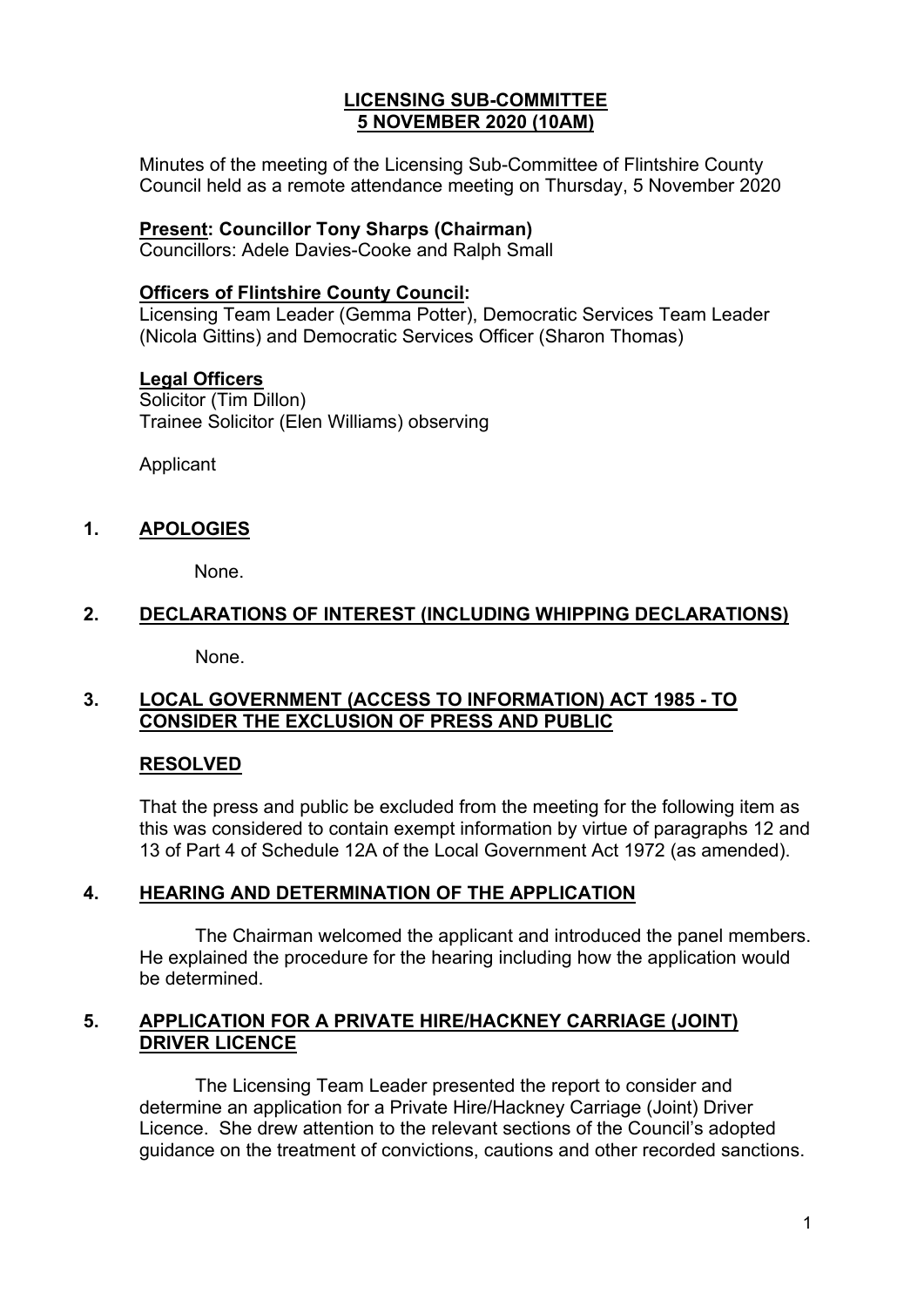In response to questions from the panel, the applicant provided background information on events in his personal life leading up to his conviction. In his letter of representation, he made no excuses for his behaviour and had taken it upon himself to seek help as a result of this single incident. He provided explanation on his employment record and his current personal circumstances which led to his application.

Members of the panel thanked the applicant for his honesty and clarity in recounting the circumstances surrounding his conviction.

The Solicitor explained that the nature of the conviction had prompted the hearing. In response to questions, the applicant provided further clarification on the timing and circumstances relating to the offences leading to his conviction. He expressed regret at his actions which he said had been influenced by the events in his personal life. He said that his decision to seek help after his conviction had broadened his understanding of mental health issues and that he had taken learning from the whole experience. He confirmed that he had no issues with alcohol or anger management. In support of his application, he spoke about his approach to dealing with and defusing potentially difficult situations if he was granted the licence.

When asked by the Chairman if he wished to make further representations, the applicant thanked the panel for considering his application.

When the Chairman was satisfied that all relevant questions had been raised, he asked that the applicant and the Licensing Team Leader leave the meeting to enable the panel to reach a decision.

#### **5.1 Determination of the Application**

In determining the application, the panel considered all the written and verbal representations together with the Council's Guidance on the Treatment of Convictions, Cautions, Criminal Charges or other recorded sanctions, including paragraphs 2.3, 4.1 and 4.19 of the said guidance.

In considering the information shown on the applicant's Disclosure and Barring Service (DBS) certificate, in particular the time which had lapsed, the applicant's regret at this isolated incident and the fact that he had not contested it, the panel felt that - on balance - he was a fit and proper person to hold a Private Hire/Hackney Carriage (Joint) Driver Licence.

The Licensing Team Leader and applicant were invited to return so that the meeting could be reconvened.

#### **5.2 Decision**

The Chairman advised that, having considered the representations made as well Flintshire County Council's Guidance on the Treatment of Convictions, Cautions, Criminal Charges or other recorded sanctions, the panel agreed that the applicant was a fit and proper person to hold a licence and that he could be granted a Private Hire/Hackney Carriage Driver Licence for three years.